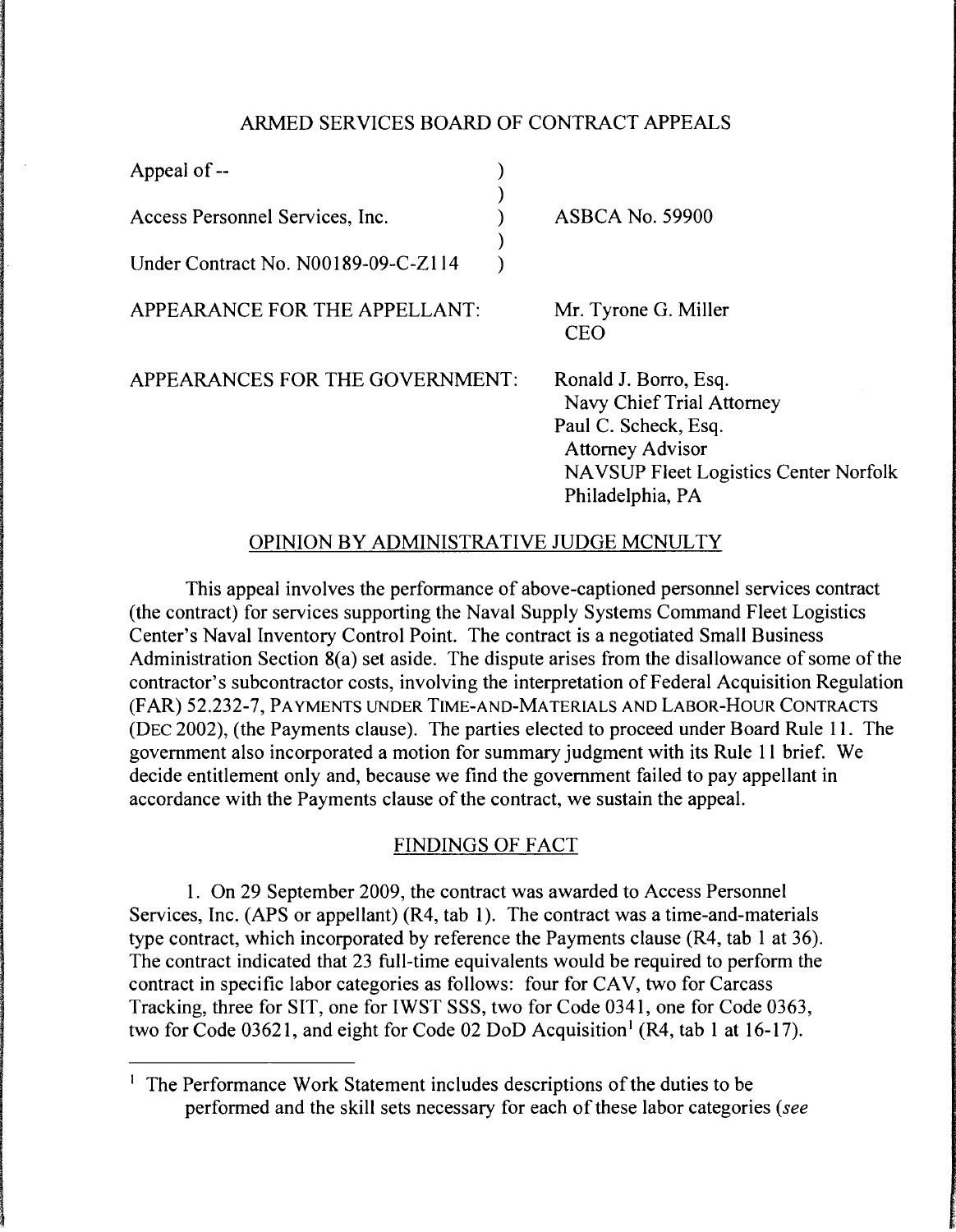The contract's performance period was for twelve months measured from the date of award  $(R4, tab 1 at 25)$ .

2. The contract included an estimated number of total labor hours, a ceiling amount and hourly labor rates for contract line item number (CLIN) 0001 negotiated by the parties as follows:

|                                          | Hourly            | Estimated          | <b>Ceiling Amount</b> |
|------------------------------------------|-------------------|--------------------|-----------------------|
|                                          | <b>Labor Rate</b> | <b>Labor Hours</b> |                       |
| CAV Analyst (College Trainees)           | \$33.02           | 8,000              | \$264,160.00          |
| <b>Carcass Tracking Specialist 1</b>     | 70.25             | 2,000              | 140,500.00            |
| <b>Carcass Tracking Specialist 2</b>     | 63.23             | 2,000              | 126,460.00            |
| SIT Specialist 1                         | 70.25             | 2,000              | 140,500.00            |
| SIT Specialist 2                         | 63.23             | 4,000              | 252,920.00            |
| <b>IWST SSS</b>                          | 59.71             | 2,000              | 119,420.00            |
| Code 0341 Specialist                     | 59.71             | 4,000              | 238,840.00            |
| Code 0363 Specialist                     | 59.71             | 2,000              | 119,420.00            |
| Code 03621 Specialist                    | 66.74             | 4,000              | 266,960.00            |
| Code 02 Acquisition Specialist 1         | 63.23             | 4,000              | 252,920.00            |
| Code 02 Acquisition Specialist 2         | 59.71             | 4,000              | 238,840.00            |
| Code 02 Acquisition Specialist 3         | 56.20             | 8,000              | 449,600.00            |
| <b>Contract Management</b>               | 100.00            | 240                | 24,000.00             |
| <b>Total Estimated Hours and Ceiling</b> |                   | 46,240             | \$2,634,540.00        |

(R4, tab I at 4)

3. In accordance with the Payments clause, the hourly rates the contractor was to charge the government were to include wages, indirect costs, general and administrative expense, and profit. FAR 52.232-7, in pertinent part, also provided with respect to subcontract costs:

> (4)(i) The Government will reimburse the Contractor for costs of subcontracts that are authorized under the subcontracts clause of this contract, provided that the costs are consistent with paragraph (b)(5) of this clause.

(ii) The Government will limit reimbursable costs in connection with subcontracts to the amounts paid for

R4, tab I at 5-19). Resolution of the dispute does not require that we discuss these in the opinion.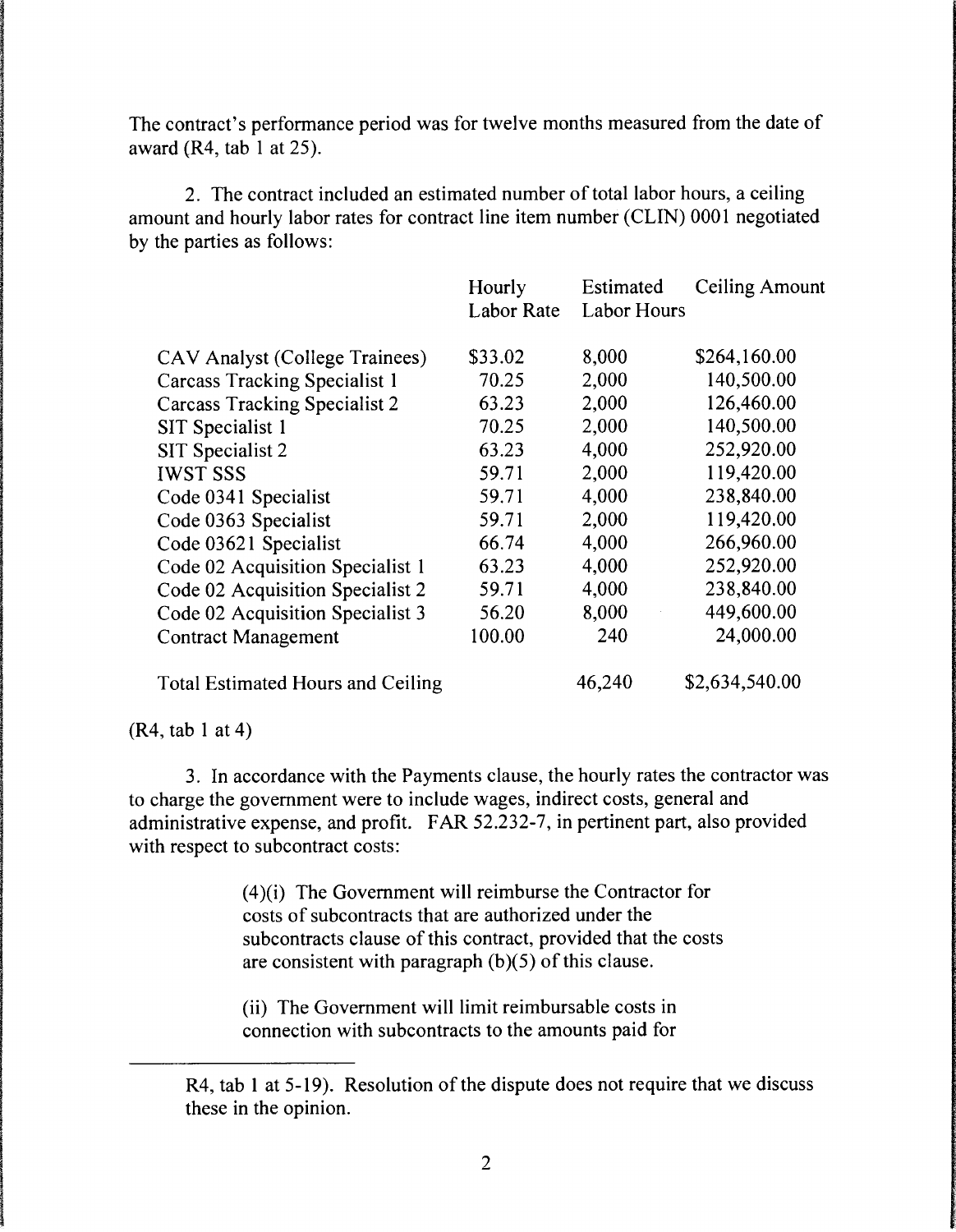supplies and services purchased directly for the contract when the Contractor has made or will make payments determined due of cash, checks, or other forms of payment to the subcontractor-

(iii) The Government will not reimburse the Contractor for any costs arising from the letting, administration, or supervision of performance of the subcontract, if the costs are included in the hourly rates payable under paragraph  $(a)(1)$  of this clause.

(R4, tab 11 at 14)

 $\ldots$ 

4. Under date of 6 October 2009, APS entered into a subcontract agreement with Professional Services of America, Inc. (PSA) to perform up to 49% of the work under the contract (R4, tab 10).

5. The contract between APS and the government included FAR 52.219-12, SPECIAL 8(a) SUBCONTRACT CONDITIONS (FEB 1990), which requires a contractor to obtain written consent from the contracting officer before subcontracting with a lower tier subcontractor<sup>2</sup> (R4, tab 1 at 32-33). Although APS did not seek prior written consent to subcontract with PSA, the contracting officer subsequently ratified APS having done so (R4, tab 16). Neither the Defense Contract Audit Agency (DCAA), nor the contracting officer raised APS's failure to obtain prior written consent to subcontract as a basis for disallowing APS 's subcontract costs, although the failure to obtain such consent was asserted by the DCAA as the basis for disallowing all of the costs charged by another of APS's lower tier subcontractors, Burr Business Solutions  $(BBS)^3$  (R4, tabs 2, 6, 8).

<sup>&</sup>lt;sup>2</sup> Pursuant to the Special  $8(a)$  Subcontract Conditions clause APS is recognized as a subcontractor to an agreement between the Small Business Administration and the Navy's FISC Norfolk Philadelphia Office.

<sup>&</sup>lt;sup>3</sup> The contracting officer also ratified APS's election to subcontract with BBS and issued a modification establishing labor categories and hourly rates to be used by APS to bill the government for BBS's services (R4, tab 6). The record includes no evidence that a similar modification was issued with respect to PSA. In its brief, the government hints at suggesting APS's failure to obtain written consent to subcontract as a basis for denying the appeal (gov't br. at 7, 14-15, 31). Had this argument been fully developed we would not have found it persuasive given the contracting officer's ratification of APS's subcontract agreement with PSA.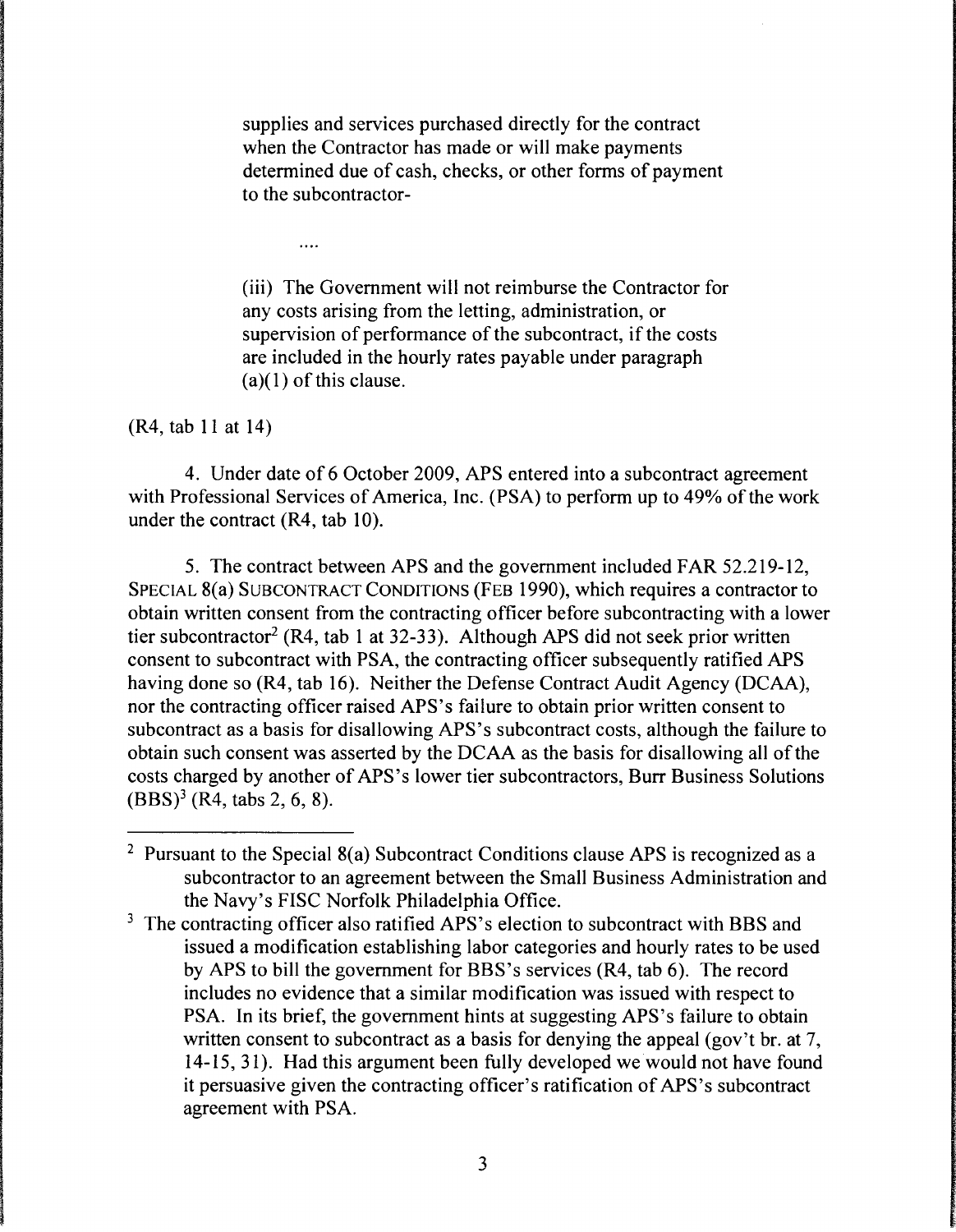6. With respect to pricing, the subcontract agreement with PSA included a table setting forth how the parties would divide the work responsibility under the contract by labor category and the annual fee for the personnel associated with each of the contract's labor categories (R4, tab 10). The agreement stated:

|                | <b>Job Titles</b>    | Tasked to PSA | <b>Access Bill Rate</b> | <b>PSA Bill Rate</b> |
|----------------|----------------------|---------------|-------------------------|----------------------|
|                |                      | Or Access     | 51%                     | 49%                  |
| $\mathbf{1}$   | P01-CAV              | <b>PSA</b>    |                         | \$66,035             |
| 2              | P01-CAV              | <b>PSA</b>    |                         | \$66,035             |
| $\overline{3}$ | P01-CAV              | Access        | \$66,035                |                      |
| 4              | P01-CAV              | Access        | \$66,035                |                      |
| 5              | P01-Carcass Tracking | Access        | \$140,500               |                      |
| 6              | P01-Carcass Tracking | Access        | \$126,450               |                      |
| $\overline{7}$ | P01-SIT              | <b>PSA</b>    |                         | \$140,500            |
| 8              | P01-SIT              | Access        | \$126,450               |                      |
| 9              | P01-SIT              | <b>PSA</b>    |                         | \$126,450            |
| 10             | P03-IWST SSS         | <b>PSA</b>    |                         | \$119,425            |
| 11             | P03-Code 0341        | <b>PSA</b>    |                         | \$119,425            |
| 12             | P03-Code 0341        | <b>PSA</b>    |                         | \$119,425            |
| 13             | P03-Code 0363        | Access        | \$119,425               |                      |
| 14             | P03-Code 0363        | <b>PSA</b>    |                         | \$133,475            |
| 15             | P03-Code 0363        | <b>PSA</b>    |                         | \$133,475            |
| 16             | P02-DoD Acquisition  | <b>PSA</b>    |                         | \$126,450            |
| 17             | P02-DoD Acquisition  | <b>PSA</b>    |                         | \$126,450            |
| 18             | P02-DoD Acquisition  | Access        | \$119,425               |                      |
| 19             | P02-DoD Acquisition  | Access        | \$119,425               |                      |
| 20             | P02-DoD Acquisition  | Access        | \$112,400               |                      |
| 21             | P02-DoD Acquisition  | Access        | \$112,400               |                      |
| 22             | P02-DoD Acquisition  | Access        | \$112,400               |                      |
| 23             | P02-DoD Acquisition  | Access        | \$112,400               |                      |
|                | <b>Total Dollars</b> |               | \$1,333,345             | \$1,277,145          |
|                | Percentage           |               | 51.08%                  | 48.92%               |

Examples of Subcontractor's fees for providing contract employees pursuant to this Agreement are as follows:

*(Id. at 3)* The table indicates that where the personnel from PSA would be working in the same labor category as APS's personnel, APS intended for PSA to bill it at the same hourly rate that APS would bill the government for its own personnel, e.g., PSA would bill APS \$66,035 annually for a CAV Analyst, which equates to the hourly rate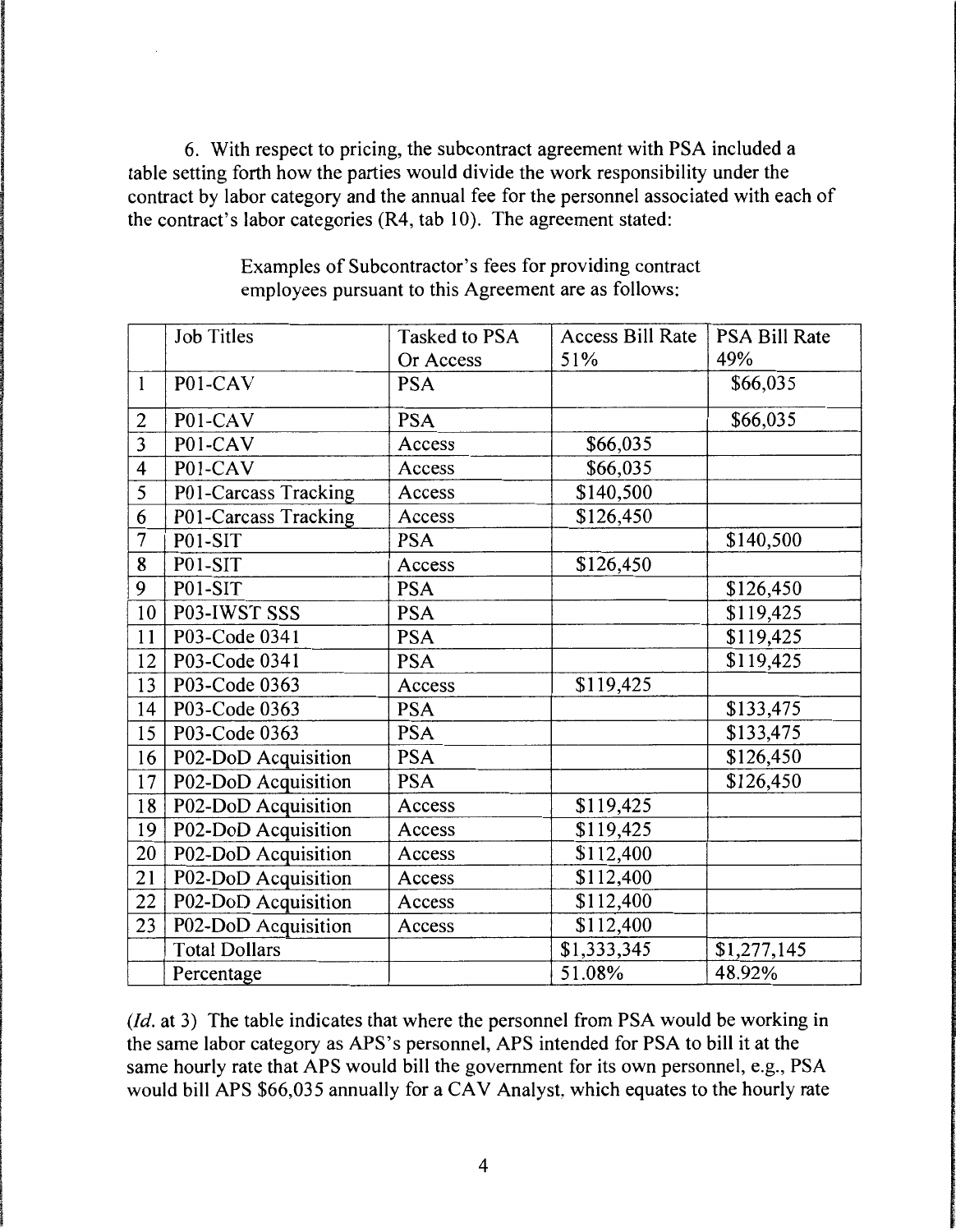of \$33.02 set forth in the contract for this labor category when the annual rate is divided by 2,000 hours and rounded to two places. All of the annual fee rates set forth in the agreement for PSA's personnel equate to the corresponding hourly rate set forth in the contract between APS and the government when the annual fee is divided by 2,000 hours and rounded to two places. The agreement also states that PSA had accepted the same markup on base wages that APS had used in calculating the rates set forth in the contract  $(R4, tab 10 at 4)$ . Accordingly, the record indicates that APS intended PSA to bill it at the same hourly rates as APS billed the government.

7. On 2 February 2011, the DCAA issued a DCAA Form 1, Notice of Contract Costs Suspended and/or Disapproved to APS, which identified six separate and unrelated items of costs questioned by DCAA (R4, tab 2).

8. Only Item No. 1, relating to PSA's subcontractor costs remains in dispute. Under this item, DCAA disapproved costs totaling \$22,236, stating: "APS billed subcontract direct labor hours at prime contract direct labor rates. We calculated the differences between the prime contract direct labor rates and the subcontract direct labor rates and applied the claimed subcontract direct labor hours to the difference." DCAA reviewed the 27 invoices that had been submitted and paid previously and calculated the difference for each invoice to arrive at the total amount disapproved. (R4, tab 2)

9. In a letter dated 10 February 2011, APS responded to the DCAA disapproval. APS acknowledged it had billed its subcontractor's labor hours at the hourly rates set forth in the contract and that this was more than the hourly rate that its subcontractor had charged APS for the hours its personnel had worked. APS explained that PSA had made a mistake in its invoicing and had failed to follow APS's direction to bill it in accordance with the billing rates set forth in their subcontract agreement. APS advised the contracting officer PSA had divided the yearly fee by 2,080 hours instead of the 2,000 hours (a 4% difference) the contract agreement between APS and the government was based on and that PSA had invoiced separately for its personnel's vacation pay instead of incorporating it into the hourly rates PSA billed APS. (R4, tab 3) APS advised it had not included the vacation pay PSA billed it separately, when it billed the government. APS's assertions in this regard are confirmed by the invoices it received from PSA, which show, (1) a 4% difference from the hourly rates included in APS's contract with the government; and (2) a separate line item charge for vacation pay for Marion Green.<sup>4</sup> (R4, tabs 12, 14)

10. PSA's Invoice No. 11, covering the week ending 10 January 2010, for example, includes the following hourly rates for the personnel that worked during the

<sup>4</sup> The record includes only two of PSA's invoices to APS (R4, tabs 12, 14). It does not include all of the invoices PSA submitted to APS.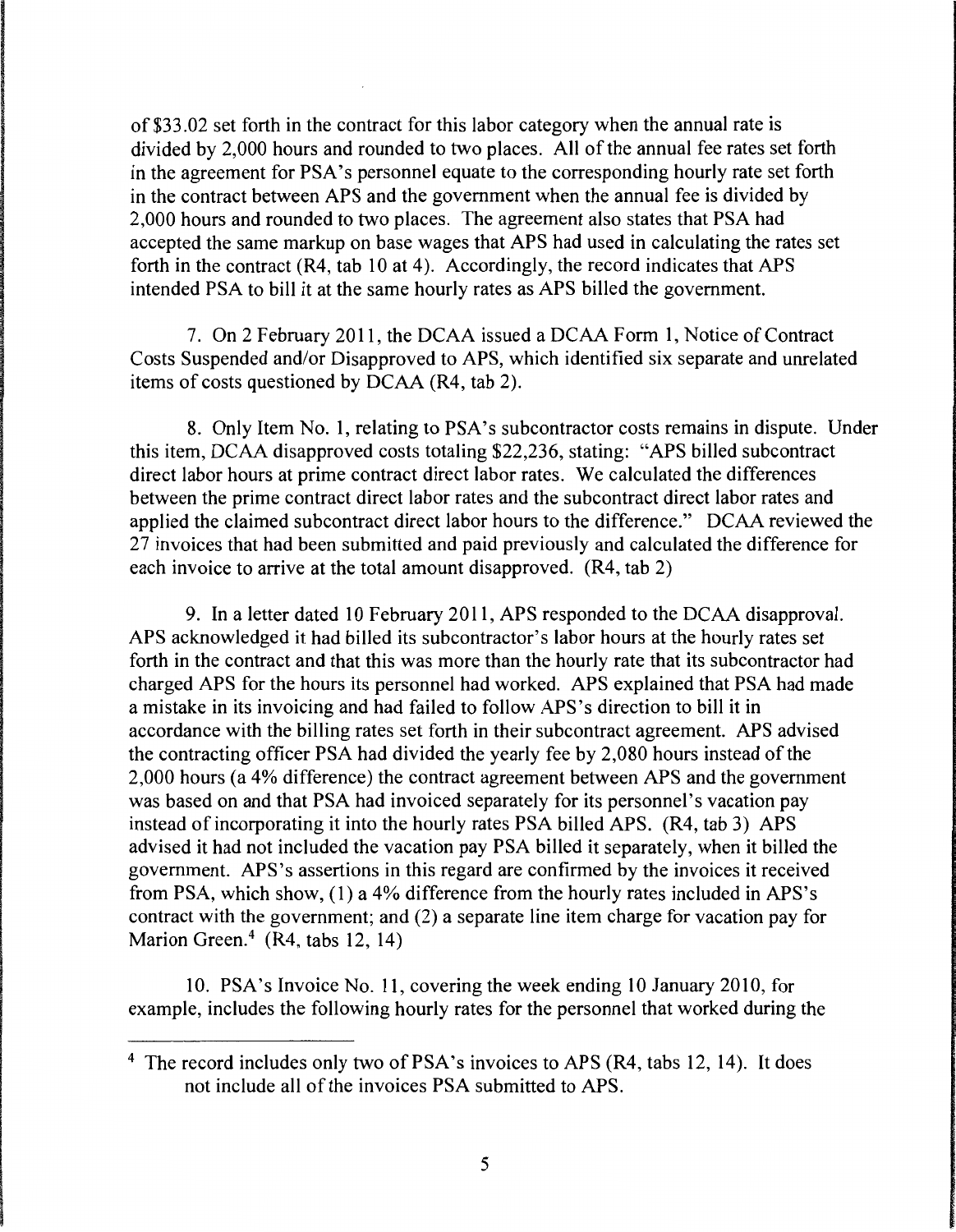period covered by the invoice: \$57.42, \$60.79, \$64.17, \$31.75 and \$67.55 (R4, tab 12 at 2). Increasing these rates by 4% equates to the corresponding contract rates of \$59.71, \$63.23, \$66.74, \$33.02 and \$70.25 (finding 2). The record indicates APS did not include the separate vacation pay item charge PSA had included in its Invoice No. 11 for Marion Green in its invoice to the government corresponding to the period for the week ending 10 January 2010 (ex. 7, voucher No. 11 at 1-2).

11. In her final decision dated 28 April 2011, the contracting officer agreed with the DCAA, stating: "You have incorrectly billed the government for services that were provided by Professional Services of America (PSA). The amount you billed exceeds the amount that you were billed by PSA for these services. I concur with DCAA findings that these costs are disapproved."<sup>5</sup> (R4, tab 6)

12. APS sought reconsideration of the contracting officer's decision in an email message sent by its representative, Mr. Tyrone Miller, on 28 April 2011. APS reiterated that the hourly rates PSA had charged APS in its invoices did not include allowances for vacation pay, which APS was nevertheless responsible for under its agreement with PSA. Mr. Miller concluded APS's message by stating: "If we are to base your decision on what I am be [sic] billed by PSA I would think it has to be based on the total that I am being billed by them." (R4, tab 7)

13. Under date of6 May 2011, the contracting officer again denied APS's claim. In her denial the contracting officer stated: "You cannot bill the Government at a rate higher than the rate billed to you by your subcontractor. This is a Time and Material type contract and indirect costs, such as vacation or holiday pay should behave [sic] been built into the direct labor rate." (R4, tab 8)

14. The government maintained its position through the end of appellant's performance of the contract, leading to further disallowances and resulting in a total current claim of \$39,785 (notice of appeal, 20 March 2015).

<sup>&</sup>lt;sup>5</sup> The final decision failed to include the appeal rights language mandated by the Contract Disputes Act (41 U.S.C. § 7103(e)) as implemented by FAR 33.211  $(a)(4)(v)$ . We have previously ruled in this appeal that the failure to include the appeal rights language prejudiced appellant, a contractor we described as being an "unknowledgeable contractor," neither aware of the dispute process generally, nor the Board's existence at the time of the decision denying the claim. *Access Personnel Services, Inc.,* ASBCA No. 59900, 16-1 BCA  $\P 36,407.$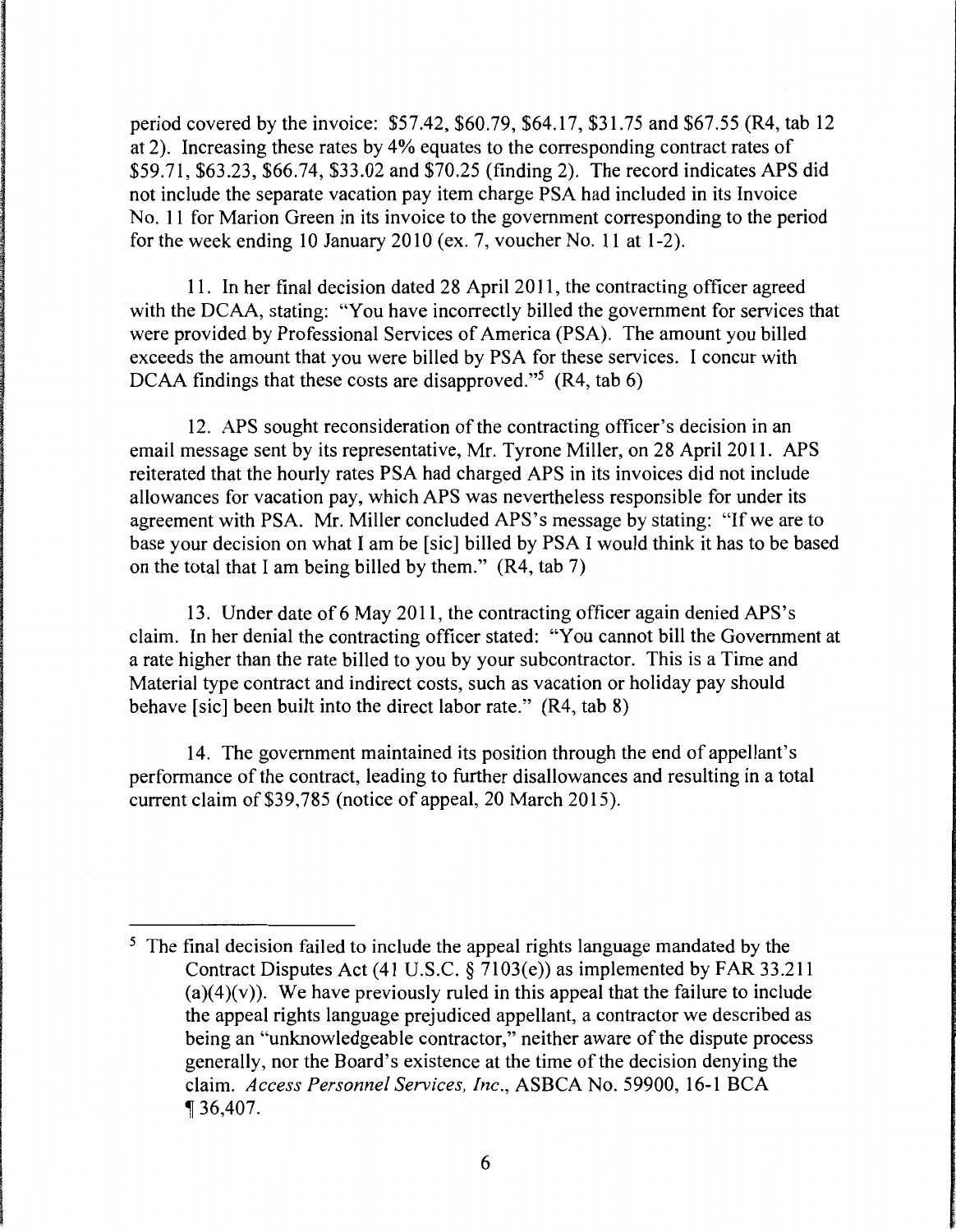## DECISION

The government contends that under the plain meaning of the Payments clause, appellant is entitled to be reimbursed only for the hours its subcontractor personnel worked and at the hourly rates the subcontractor billed appellant (gov't br. at 1-2). It argues the Payments clause precludes appellant from billing the government at hourly rates higher than the rates its subcontractor used to bill it. In perhaps the clearest expression of its position, the government asserts: "Under the contract's Payments Clause, specifically FAR 52.232-7(b), APS is entitled to receive reimbursement for the hours worked by its subcontractor at the actual labor rates of its subcontractor." (Gov't br. at 2) Appellant's position is that it is entitled to be paid the hourly rates set forth in the contract for both its own work as well as that of its subcontractor. In this regard appellant asserts:

> [The government] is erroneously attempting to apply Section (b) to an area that clearly falls under the purview of Section (a) sentence 1, which reads: **(a)** *Hourly rate.*  **(1) The amounts shall be computed by multiplying the appropriate hourly rates prescribed in the Schedule by the number of direct labor hours performed.** This is the sole basis of my claim that I be paid at the hourly rates as prescribed in my contract.

(App. br. at 2) We hold that both parties have misinterpreted the Payments clause.

In part, we rely on time-honored rules of contract interpretation to resolve this dispute. The starting point for contract interpretation is the language of the written agreement. *NVT Technologies, Inc. v. United States.* 370 F.3d 1153. 1159 (Fed. Cir. 2004 ). When interpreting the language of a contract, reasonable meaning must be given all parts of the agreement so as not to render any portion meaningless, or to interpret any provision so as to create a conflict with other provisions of the contract. *Hercules Inc. v. United States.* 292 F.3d 1378, 1380-81 (Fed. Cir. 2002); *Fortec Constructors v. United States,* 760 F.2d 1288, 1292 (Fed. Cir. 1985): *United States v. Johnson Controls, Inc.,*  713 F.2d 1541. 1555 (Fed. Cir. 1983). The nature of the contract is to be determined bv an objective reading of its language, i.e., its plain meaning, not by the parties' characterizations or their subjective intent. *Mc Hugh v. DLT Solutions, Inc.,* 618 F .3d 1375, 1380 (Fed. Cir. 2010); *Valley Apparel, LLC,* ASBCA No. 57606, 12-1 BCA **Jet 35,013 at 172,052.** The Federal Circuit permits the use of dictionaries to establish the ordinary or plain meaning of contract terms and does not consider this to constitute impermissible extrinsic evidence. *Teg-Paradigm Envtl., Inc. v. United States,* 465 F.3d 1329, 1340 (Fed. Cir. 2006); *see also Vanguard Products Corp. v. Parker Hannifin Corp.,* 234 F.3d 1370, 1372 (Fed. Cir. 2000) (involving interpretation of patent claim);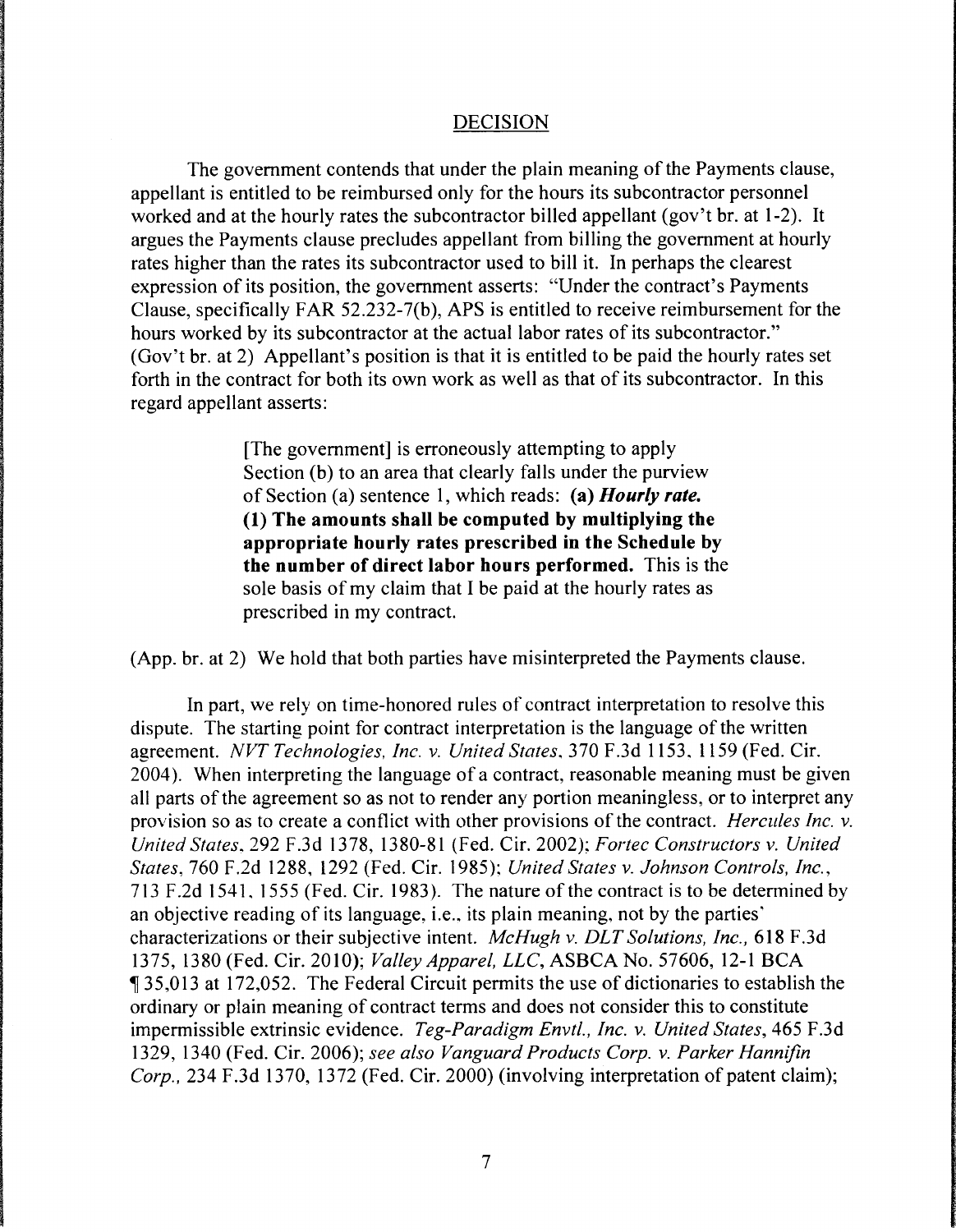*Int'! Bus. Mach. Corp.* v. *United States,* 201F.3d1367, 1372 (Fed. Cir. 2000) (involving interpretation of statute).

It should be noted the parties do not dispute the number of hours worked by appellant's subcontractor. The issue is centered on whether appellant is limited to only receiving reimbursement for the hourly labor rates its subcontractor, PSA, billed it. Our response to this question is no because the contract's Payments clause does not state that a contractor will be reimbursed for the hourly rates it is charged by its subcontractor. Instead, it plainly states the government will reimburse the contractor for *costs* of subcontracts. The record does not reflect any dispute regarding whether the vacation pay that appellant was responsible for under the subcontract agreement is a subcontract cost or that it is allowable. In fact, the contracting officer's statement that the hourly rates PSA used in its billing should have included vacation pay, suggests that she recognized such costs are allowable (finding 13). Nor does the record reflect any dispute over appellant's contention that it has not been compensated for the vacation pay for PSA's employees, or that it was obligated to pay it.

Neither the contract, nor the FAR define "reimburse." Accordingly, as we must, we give it its common meaning, which is defined as: "To pay back or compensate (a person) for money spent or for losses or damages incurred." WEBSTER'S II, NEW RIVERSIDE UNIVERSITY DICTIONARY (1988). The problem we have with the government's position is that it ignores entirely, or at best is at odds with the meaning of "reimburse" and the Payments clause's mandate that the contractor be reimbursed for costs of subcontracts. If we were to adopt the government's position, appellant would receive no compensation for the cost of the vacation pay it undisputedly has paid to PSA. There is no language in the Payments clause, or elsewhere in the contract, mandating that appellant develop an hourly labor rate covering all of its subcontract costs to use in billing the government as the contracting officer suggested should have occurred, although the record indicates that this is indeed what appellant intended.<sup>6</sup> (Findings 6, 9, 10) PSA's failure to bill appellant in accordance with appellant's directive interfered with this plan.

There is language in the Payments clause with respect to contractors that requires that an hourly rate, including all direct, fringe benefits, overhead and profit be used when billing the government for the contractors' employees' time, but, when it comes to subcontractors, the version of the Payments clause included in the contract plainly states contractors will be reimbursed for subcontract costs, not hours. We find the government has failed to pay appellant in accordance with the Payments clause and therefore sustain the appeal.

<sup>&</sup>lt;sup>6</sup> The contracting officer's statement is somewhat ironic given that, in essence, this may be what appellant did or was trying to do by charging the hourly labor rates set forth in the contract for its subcontractor's employees (finding 6).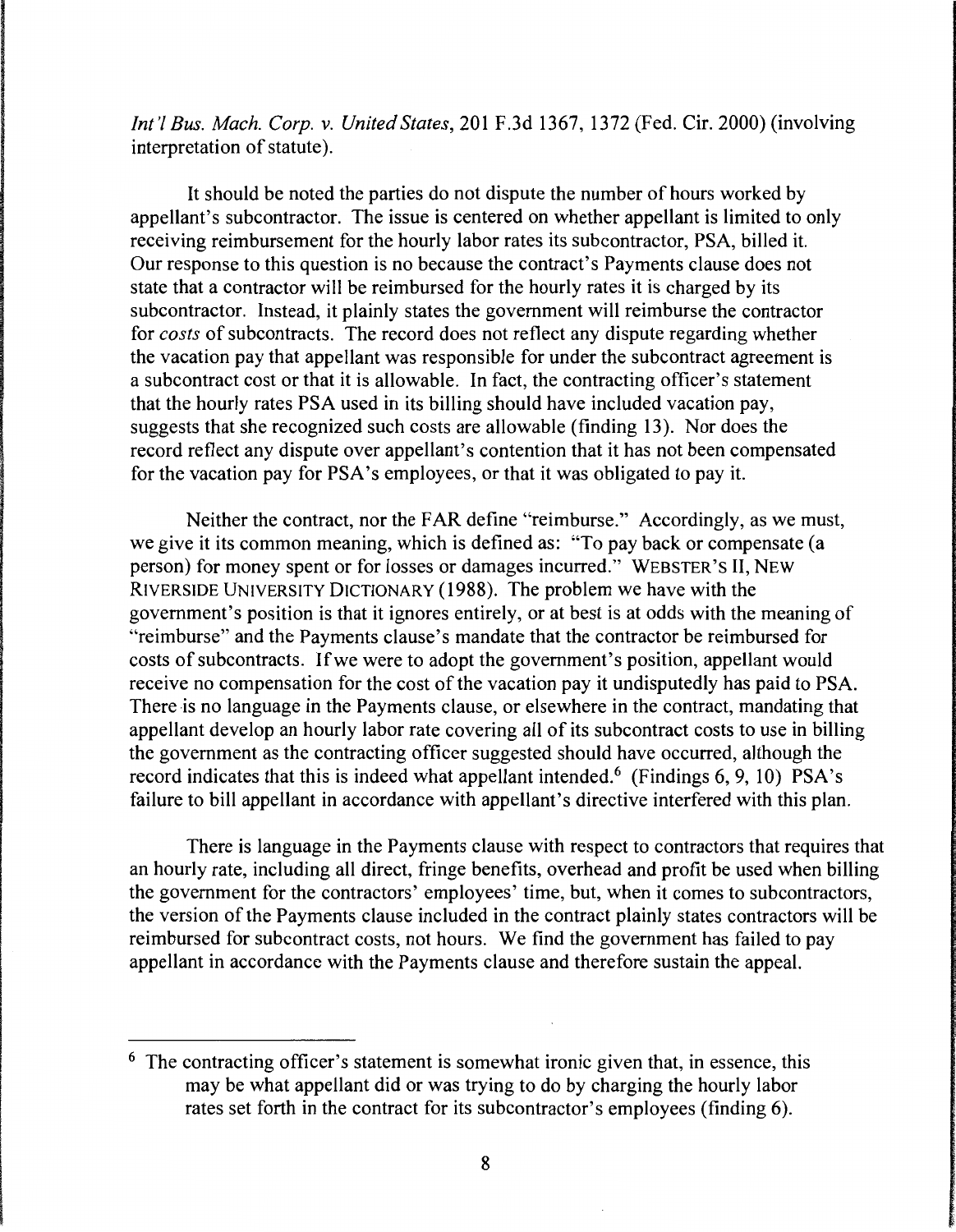This does not mean, however, that we necessarily agree that appellant is entitled to all of the costs it seeks, for it too, misinterprets the Payments clause. Appellant also disregards the language regarding reimbursement of subcontractor costs. Instead of seeking reimbursement of its subcontract costs, appellant billed the government for its subcontractor's hours, using the same hourly rate set forth in the contract for its employees' services. It is possible the resultant total cost billed to the government would be identical to the reimbursable subcontract cost that appellant is entitled to under the Payments clause, given the adjustments appellant's subcontractor made to the contract's hourly rates to account for the vacation pay separately (findings 9, 10). It is also possible that appellant has under, or over, billed the government for the actual cost of the vacation pay it has paid to its subcontractor. The record, however, does not permit this determination because it does not include all of the invoices PSA submitted to appellant, so we are unable to compare the amount appellant billed the government to what it paid its subcontractor. However, we are not called upon to make this finding, as the appeal was bifurcated to determine entitlement only. The appeal is sustained and returned to the parties for resolution of the quantum to be paid appellant in accordance with our decision. We dismiss the motion for summary judgment as moot.

Dated: 7 September 2017

ISTOPHER M. MCNULTY Administrative Judge Armed Services Board of Contract Appeals

I concur

RICHARD SHACKLEFORD Administrative Judge Acting Chairman Armed Services Board of Contract Appeals

I concur

J. REIDPROUTY Administrative Judge Vice Chairman Armed Services Board of Contract Appeals